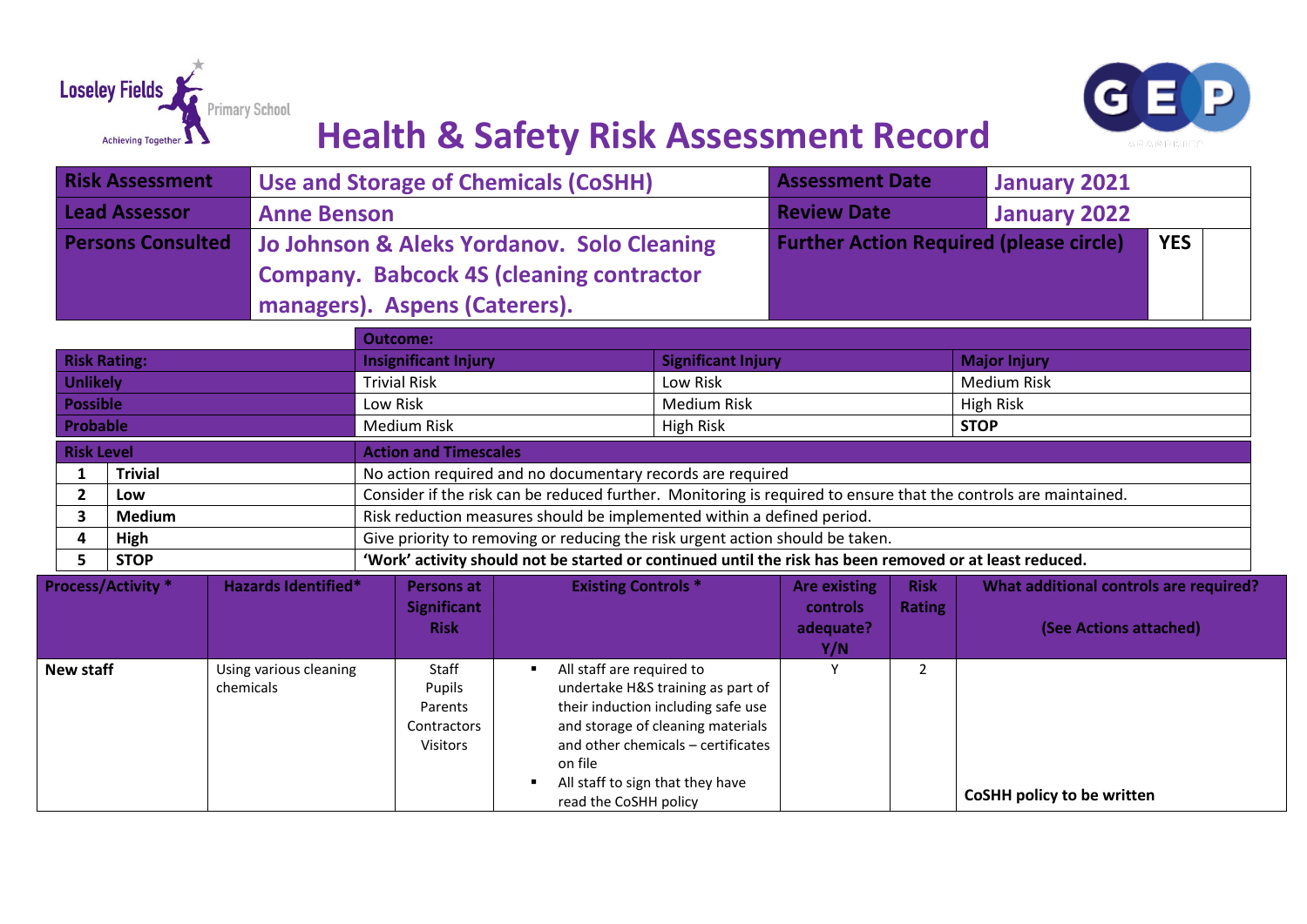



|                                                |                                                            |                                                              | No cleaning, chemicals or other<br>liquids to be brought on site by<br>staff                                                                                                                                                                              |        |                                  |                                  |
|------------------------------------------------|------------------------------------------------------------|--------------------------------------------------------------|-----------------------------------------------------------------------------------------------------------------------------------------------------------------------------------------------------------------------------------------------------------|--------|----------------------------------|----------------------------------|
| <b>COVID19 Pandemic</b>                        | Anti Bac Spray and Hand<br>Sanitiser kept in<br>classrooms | Staff<br>Pupils<br>Parents<br>Contractors<br><b>Visitors</b> | All staff to keep chemicals out of<br>reach of children<br>Children are not allowed to use<br>spray to clean with<br>Hand sanitiser if needed to be<br>administered to children by the<br>teacher.                                                        | Y      |                                  | See separate CoSHH Sheets        |
| <b>Chemical splash</b><br>to the eyes          | Blindness or other<br>corrosive injury to the<br>eyes      | Staff<br>Pupils<br>Parents<br>Contractors<br>Visitors        | All staff are to wear eye<br>protection if eye protection is<br>required by the risk assessment,<br>or if they consider that a splash is<br>likely when using any product<br>Chemicals and cleaning materials<br>are stored appropriately and<br>securely | Y      | $\overline{2}$                   | See separate CoSHH Sheets        |
| <b>Mixing chemicals</b><br><b>Chlorine gas</b> | Asphyxiation                                               | Staff<br>Pupils<br>Parents<br>Contractors                    | Chemicals are not to be mixed<br>under any circumstances<br>The use of bleach is prohibited<br>٠                                                                                                                                                          | Y<br>Υ | $\overline{2}$<br>$\overline{2}$ | <b>See separate CoSHH Sheets</b> |
| <b>Incorrect hand</b><br>protection            | Chemical injury                                            | Visitors<br>Staff<br>Pupils<br>Parents                       | Appropriate gloves are to be<br>worn when handling or using<br>chemicals                                                                                                                                                                                  | Y      | $\overline{2}$                   | <b>See separate CoSHH Sheets</b> |
|                                                |                                                            | Contractors<br><b>Visitors</b>                               | Staff are to inspect gloves<br>regularly, and replace as<br>necessary.<br>Staff are to report any problems<br>or concerns with regards to PPE<br>or skin complaints.                                                                                      | Y<br>Υ | $\overline{2}$<br>$\overline{2}$ |                                  |
| Inhalation                                     | Choking<br>Respiratory sensitisation<br>Lung damage        | Staff<br>Pupils<br>Parents<br>Contractors                    | Appropriate respiratory<br>protection to be used as required<br>by the risk assessments                                                                                                                                                                   | Y      | $\overline{2}$                   | <b>See separate CoSHH Sheets</b> |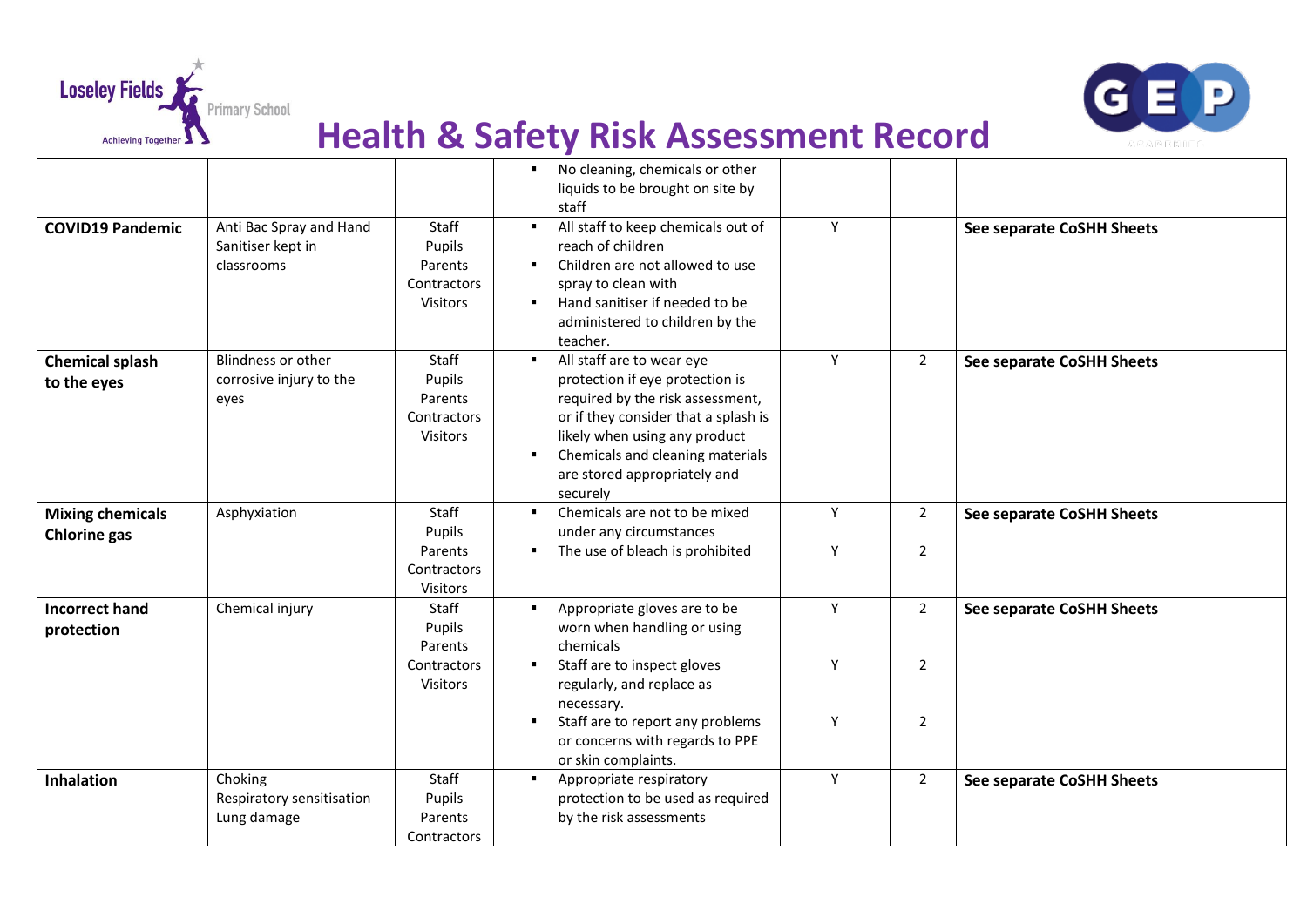



|                                    |                                               | Visitors                                  |                                                                                                                                                                       |   |                |                           |
|------------------------------------|-----------------------------------------------|-------------------------------------------|-----------------------------------------------------------------------------------------------------------------------------------------------------------------------|---|----------------|---------------------------|
| <b>Flammable products</b>          | Fire<br><b>Burns</b>                          | Staff<br>Pupils                           | All flammable products are to be<br>stored in metal cabinets and only                                                                                                 | Y | $\overline{2}$ | See separate CoSHH Sheets |
|                                    |                                               | Parents<br>Contractors<br><b>Visitors</b> | accessed by members of staff<br>who have undertaken sufficient<br>training i.e. petrol for lawnmover<br>Loseley Fields Primary School<br>operates a no smoking policy | Y | $\overline{2}$ |                           |
| <b>Spillage</b>                    | Slips, trips and falls                        | Staff<br>Pupils                           | Warning signs are to be placed in<br>the appropriate areas.                                                                                                           | Y | $\mathbf{1}$   |                           |
|                                    |                                               | Parents<br>Contractors<br><b>Visitors</b> | Staff are to wear appropriate<br>footwear                                                                                                                             | Y | $\overline{2}$ |                           |
| <b>Unauthorised access</b>         | Various injuries from                         | Staff                                     | Storage cupboards are to be                                                                                                                                           | Y | $\overline{2}$ |                           |
| to cleaning chemicals              | contact                                       | Pupils<br>Parents                         | locked at all times. Access only<br>by appropriate persons                                                                                                            | Y | 2              |                           |
|                                    |                                               | Contractors<br><b>Visitors</b>            |                                                                                                                                                                       |   |                |                           |
| Storage on racks and<br>shelves    | Injury from dislodged<br>items or collapse of | Staff<br>Pupils                           | Heavier items to be stored at<br>waist height or on lower shelves                                                                                                     | Y | $\overline{2}$ |                           |
|                                    | shelves                                       | Parents<br>Contractors<br><b>Visitors</b> | Access equipment provided to<br>reach higher materials.                                                                                                               | Y | $\overline{2}$ |                           |
| <b>Restricted storage</b><br>space | Injury from falling items or<br>equipment     | Staff<br>Pupils                           | House- keeping to be monitored<br>by the Caretaker                                                                                                                    | Y | $\overline{2}$ |                           |
|                                    |                                               | Parents<br>Contractors<br><b>Visitors</b> |                                                                                                                                                                       |   |                |                           |

**\* Please see overleaf for guidance on completion**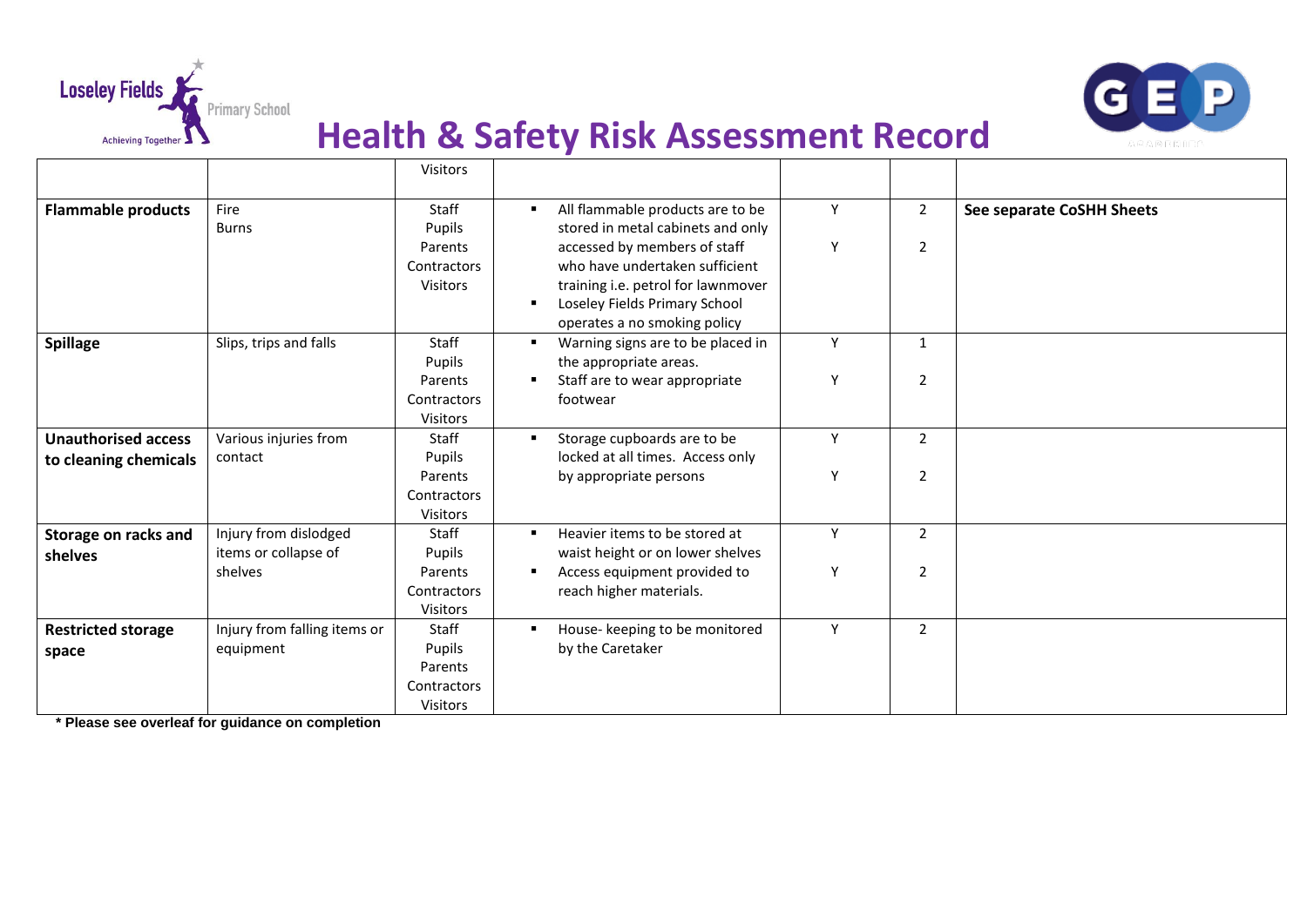



#### **ACTION PLAN**

| <b>Action Required</b>                                                                                                                         | <b>By Whom</b>              | <b>Planned Completion</b><br><b>Date</b> | <b>Date Completed</b> |
|------------------------------------------------------------------------------------------------------------------------------------------------|-----------------------------|------------------------------------------|-----------------------|
| Review and update CoSHH Policy                                                                                                                 | AB/JJ                       | May 2019                                 |                       |
| Staff to sign agreement to Risk Assessment/instructions and CoSHH policy                                                                       | All staff - monitored by JJ | May 2019                                 |                       |
| CoSHH policy and risk assessment to be shared with Solo Cleaning company,<br>Babcock and Aspens. Agreement in writing sought by Solo & Aspens. | JJ                          | May 2019                                 |                       |
| Updated to incorporate COVID pandemic.                                                                                                         |                             | May 2020                                 |                       |
|                                                                                                                                                |                             |                                          |                       |
|                                                                                                                                                |                             |                                          |                       |
|                                                                                                                                                |                             |                                          |                       |
|                                                                                                                                                |                             |                                          |                       |